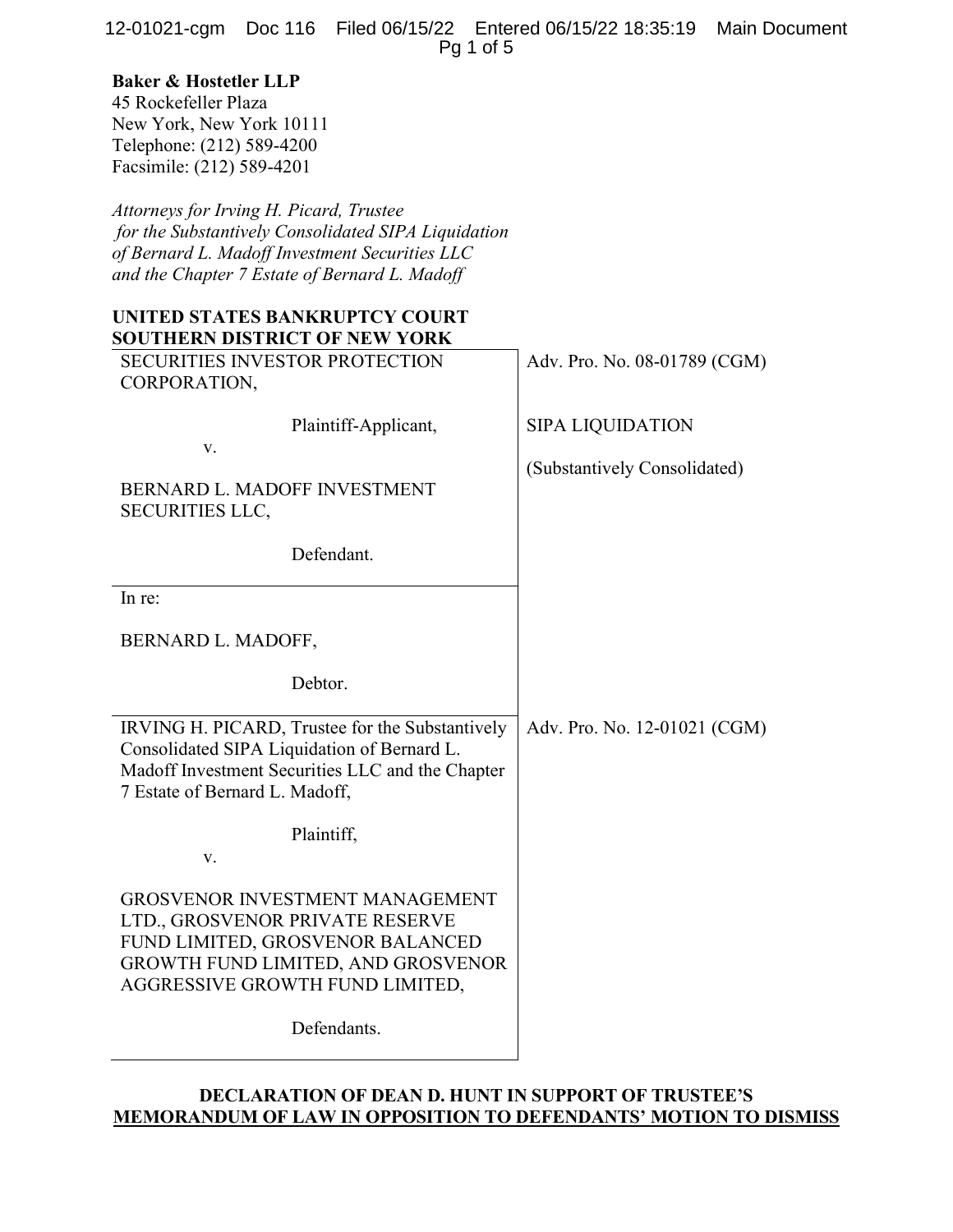### 12-01021-cgm Doc 116 Filed 06/15/22 Entered 06/15/22 18:35:19 Main Document Pg 2 of 5

I, Dean D. Hunt, declare the following:

1. I am a member in good standing with the bars in which I am admitted, I have been admitted to this Court pro hac vice and am a partner with the law firm of Baker & Hostetler LLP, counsel to Irving H. Picard (the "Trustee"), as trustee for the substantively consolidated liquidation of the business of Bernard L. Madoff Investment Securities LLC ("BLMIS") under the Securities Investor Protection Act, 15 U.S.C. §§ 78aaa–lll, and the chapter 7 estate of Bernard L. Madoff.

2. I submit this Declaration in support of the Trustee's Memorandum of Law in Opposition to Defendants' Grosvenor Investment Management Ltd. ("Grosvenor Management"), Grosvenor Private Reserve Fund Limited ("Grosvenor Reserve"), Grosvenor Balanced Growth Fund Limited ("Grosvenor Balanced") and Grosvenor Aggressive Growth Fund Limited ("Grosvenor Aggressive" and with Grosvenor Reserve and Grosvenor Balanced, "Grosvenor Funds," and together with Grosvenor Management, "Defendants") Motion to Dismiss the Complaint ("Motion").

3. Although several documents attached to this Declaration are stamped confidential, the Trustee's records indicate that the producing parties have de-designated the documents as not confidential under the Litigation Protective Order entered in this liquidation. See SIPC v. BLMIS (In re BLMIS), Adv. Pro. No. 08-01789 (CGM) (Bankr. S.D.N.Y. June 6, 2011 & Sept. 17, 2003), ECF Nos. 4137 & 5474. In addition, all personal identifying information has been redacted.

4. Attached as Exhibit 1 in redacted form is a true and correct copy of the Fairfield Sentry Limited ("Sentry") Information Memorandum dated January 1, 1998 (SECSEV3381092- SECSEV3381126).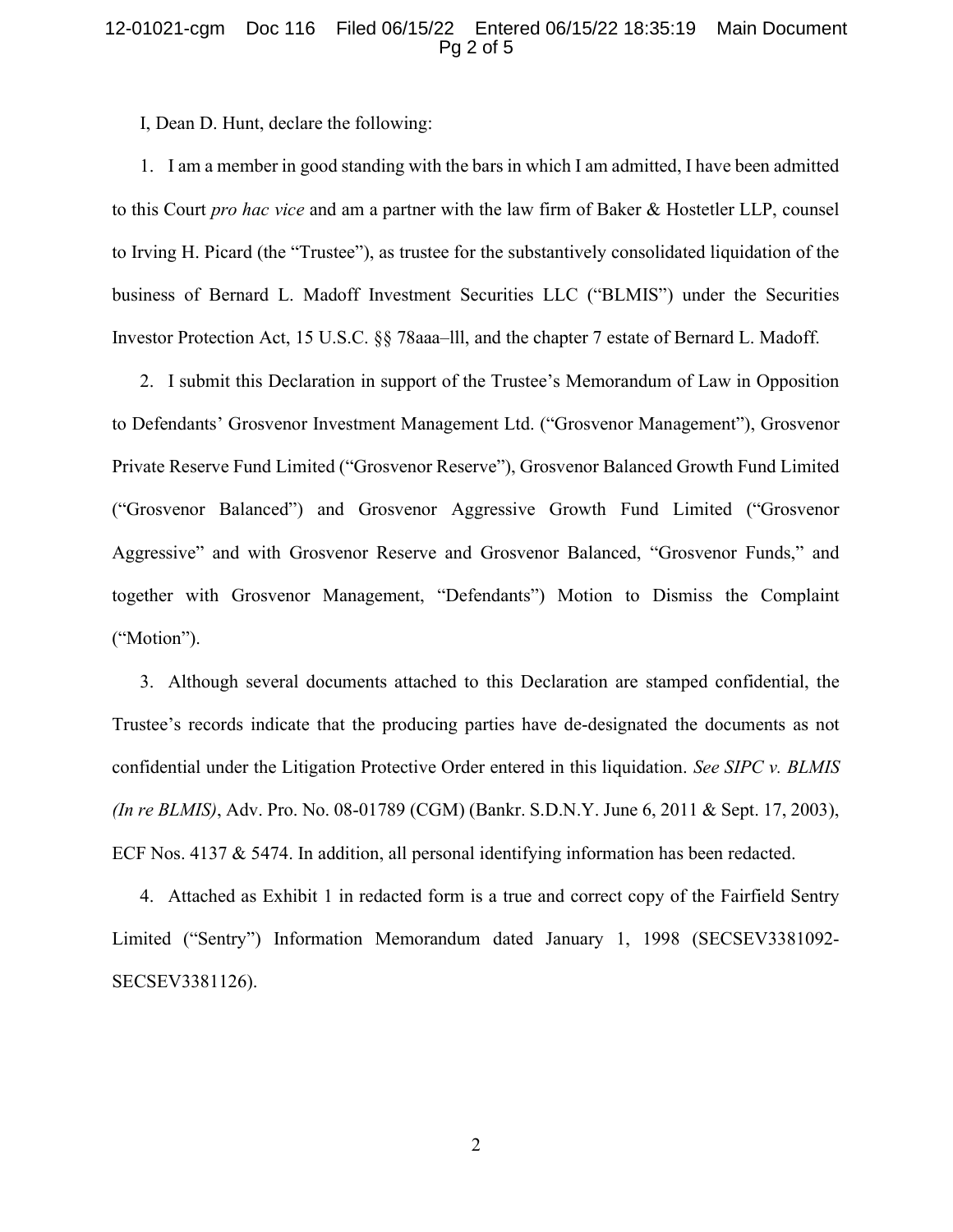#### 12-01021-cgm Doc 116 Filed 06/15/22 Entered 06/15/22 18:35:19 Main Document Pg 3 of 5

5. Attached as Exhibit 2 in redacted form is an excerpt from a spreadsheet of Sentry trades created by Citco Fund Services (Europe) B.V. containing only Defendant-related trades  $(ANWAR-CFSE-00000003).<sup>1</sup>$ 

6. Attached as Exhibit 3 is a true and correct copy of the Sentry Short Form Subscription Agreement signed by William Dolan ("Dolan") on behalf of Grosvenor Reserve on December 31, 2003 (BRRVAA0000351).

7. Attached as Exhibit 4 in redacted form is a true and correct copy of a Share Application Form signed by Dolan on behalf of Grosvenor Balanced on March 6, 2000 (ANWAR-CFSE-00707979-ANWAR-CFSE-00707992).

8. Attached as Exhibit 5 in redacted form is a true and correct copy of Grosvenor Balanced's Redemption Request Form Instructions, confirming that its redemptions were "defined in and subject to all of the terms and conditions of the [IM]" and dated February 5, 1998 (ANWAR-CFSE-00708045-ANWAR-CFSE-00708059).

9. Attached as Exhibit 6 in redacted form is a true and correct copy of the Sentry Confidential Private Placement Memorandum dated July 1, 2002 (FGGSAC0016131-FGGSAC0016183).

10. Attached as Exhibit 7 is a true and correct copy of the Trustee's Proffered Allegations Pertaining to the Extraterritoriality Issue as to Grosvenor Defendants, filed by the Trustee in this matter on June 29, 2015, ECF No. 70.

11. Attached as Exhibit 8 in redacted form is a true and correct copy of Letters of Understanding executed on April 28, 2003, by Dolan on behalf of the Grosvenor Funds. (ANWAR-CFSE-00490966-ANWAR-CFSE-00490985).

<sup>&</sup>lt;sup>1</sup> The excerpt attached as Exhibit 2 reflects references to the Defendants as detailed in the pdf file. The native file, in its entirety, is available upon request, subject to the terms and conditions of the LPO.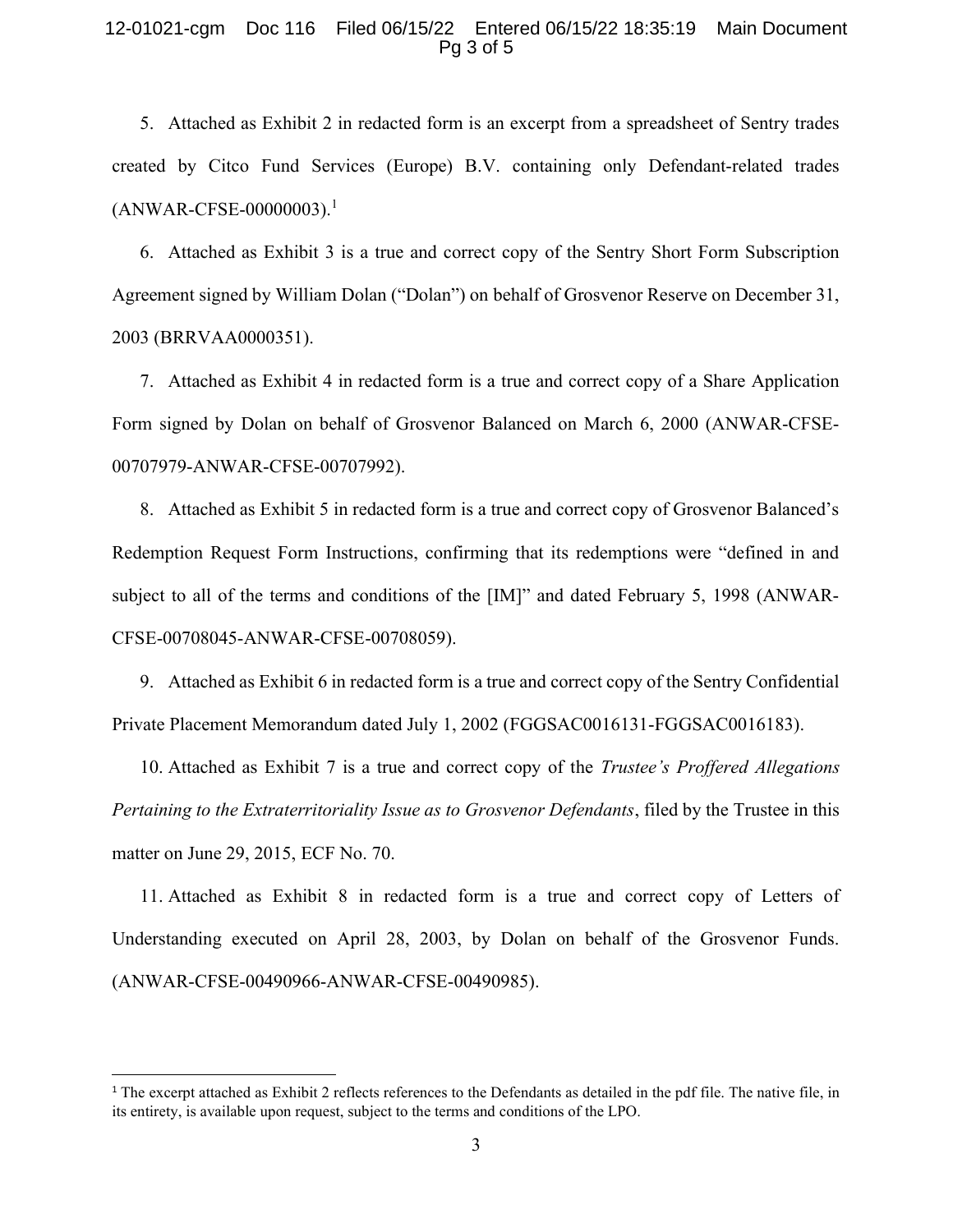#### 12-01021-cgm Doc 116 Filed 06/15/22 Entered 06/15/22 18:35:19 Main Document Pg 4 of 5

12. Attached as Exhibit 9 in redacted form is a true and correct copy of a fax from Dolan of Grosvenor Management giving Sentry the "authority and instruction to REDEEM" \$5,000,000 in shares "in accordance with the following wire payment instructions" and pay them to Deutsche Bank Trust Company America in New York dated May 23, 2007, with a payment date of June 30, 2007. (CFSSAM0000346).

13. Attached as Exhibit 10 is a true and correct copy of a fax from Sentry to Grosvenor Management's Gordon Howard confirming a redemption of \$4,000,000 and a transfer from Sentry "in accordance with [Gordon's] instructions" to an account held with another New York bank, Citibank N.A. New York, dated August 12, 1997. (ANWAR-CFSE-00708070).

14. Attached as Exhibit 11 is a true and correct copy of email correspondence between Fairfield Greenwich Group's ("FGG") Andrew Smith ("Smith") and Dolan regarding scheduling a presentation in New York to consider additional investments the week of December 5, 2005, dated November 21, 2005. (SECSEV0707224).

15. Attached as Exhibit 12 in redacted form is a true and correct copy of email correspondence between FGG's Cheryl Neal ("Neal") and Jeffrey Tucker ("Tucker") and Dolan, dated March 31 -April 14, 2003, wherein Dolan requests copies of Sentry rebate agreements signed by the Defendants. (SECSEV0666654-SECSEV0666656).

16. Attached as Exhibit 13 is a true and correct copy of email correspondence from FGG's Tucker dated November 18, 2005, stating that he had "talked [Grosvenor] into staying with [Sentry]" a few years ago and had "left a call for" them that morning. (SECSEV2409105-SECSEV2409109).

17. Attached as Exhibit 14 is a true and correct copy of email correspondence between FGG's Amit Vijayvergiya ("Vijayvergiya") and Grosvenor Managements' Fred Brunson dated July 14-